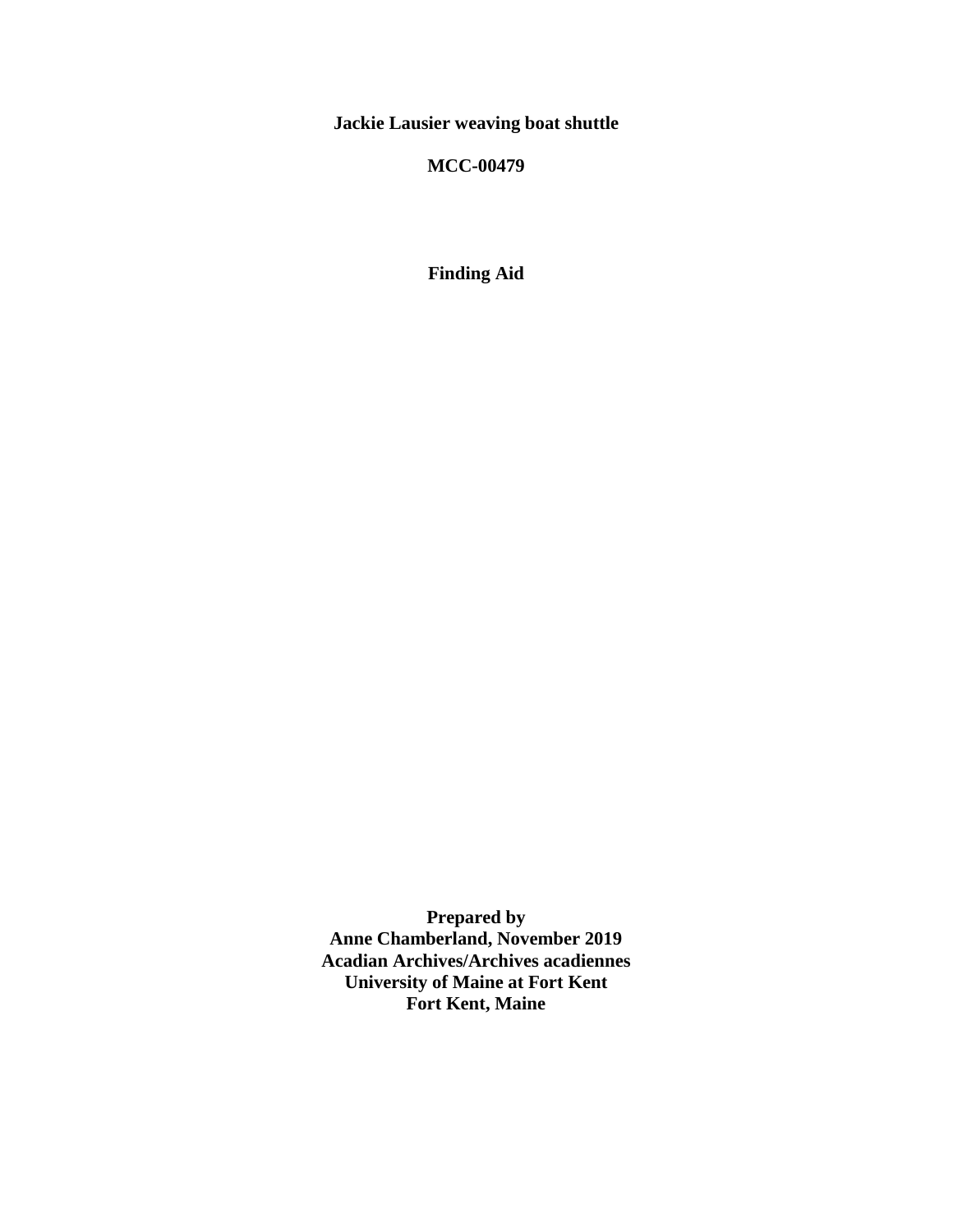*Title:* Jackie Lausier weaving boat shuttle

*Creator/Collector:* Jackie Lausier

*Collection number:* MCC-00479 S*helf list number:* AX-479

*Dates:* circa 1960

*Extent:* 1 box (.08 cubic feet)

*Provenance:* Material was brought in

*Language:* No language content

*Conservation notes:* None.

*Access restrictions:* No restrictions on access.

*Physical restrictions:* None.

*Technical restrictions:* None.

*Copyright:* Copyright has not been assigned to the Acadian Archives/Archives acadiennes. All requests for permission to publish or quote from manuscripts must be submitted in writing to the Acadian Archives/Archives acadiennes

*Citation:* Jackie Lausier weaving boat shuttle, MCC-00479, Acadian Archives/Archives acadiennes, University of Maine at Fort Kent.

*Separated materials:* Not applicable.

*Related materials:* Not applicable.

*Location of originals:* Not applicable.

*Location of copies:* Not applicable.

*Published in:* Not applicable.

*Historical information:* A weaving shuttle is essentially a boat, which ferries a bobbin of thread across the river of a loom's warp threads in an orderly and expedient fashion. When a cloth is prepared to have the next in a series of threads woven into the fabric, the thread must pass from either left to right and back or one end of the work to the other across warp threads. Over the centuries, a number of ways have been devised to transport this thread. While one could toss a ball of thread, or a bobbin on which it is wound, from one side to the other, weavers have